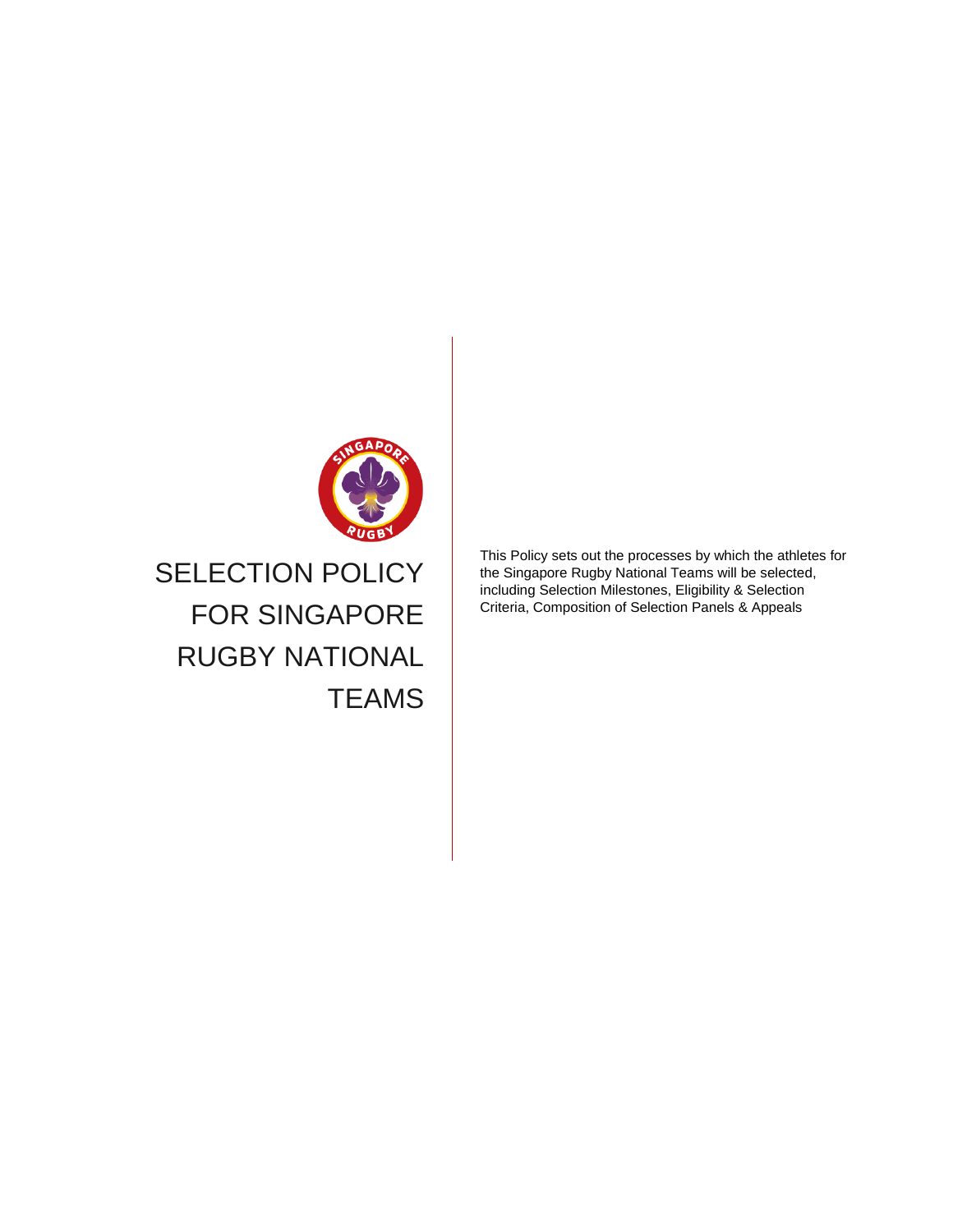

## 1.1 Objectives & Structure

This policy sets out the processes by which athletes are selected for the Singapore Rugby National Teams. It is intended that the entire selection framework to be transparent and accountable to all stakeholders based on a defined and communicated selection criteria and that there will be a fair and objective process for selection based on a defined scoring system.

The Appendixes issued from time-to-time for the applicable Singapore Rugby National Team shall comprise:

- Appendix 1 Selection Milestones
- Appendix 2 Selection Rubric

### 1.2 Eligibility

Athletes shall be eligible for selection for any of the Singapore Rugby National Teams if they meet the criteria below:

- Citizenship [for Olympic events (Asian Games)]: Athlete must be a Singapore citizen at the time of the selection and hold a valid Singapore passport and should not be holding dual nationality if they are above 21 years old, at the time of nomination; or
- Minimum World Rugby standards for participation (for applicable Asia Rugby or World Rugby events): All athletes are subject to the World Rugby Regulation 8 on Eligibility; and
- Other requirements (if any): Athlete must be a member in good standing of SRU and not subject to any disciplinary action or investigation.
- Athletes must be playing at Elite level of competition and clock 50% of game time for their team.
- 7's players will have to attend 15s trials in order to be considered for 7's
	- NOTES: 1. Does not apply to age grade players.
		- 2. Players who fail to qualify due to injury will be assessed on a case by case basis.
		- 3. Eligible players who reside overseas will be assessed on a case by case basis.

#### 1.3 Nominations / Request for Consideration

Unless otherwise directed by SRU, nominations should be made through the athlete's club/school.

If an athlete wishes to be considered for selection but is unable to participate in the selection events due to extenuating circumstances, he/she may submit a request to be considered through his/her club/school representative (or where he/she is not represented by a club/school, on his/her own) accompanied by all relevant material supporting her request (e.g. videos, testimonials).

The classification of such extenuating circumstances and the selection of such athletes will be considered on a caseby-case basis by the Selection Panel.

At any stage in the selection process, the selectors may in their discretion select a person who is not otherwise under consideration. This may occur in circumstances such as illness, newly available athletes or otherwise but in such selections, the selectors will always apply the selection criteria set out in this policy.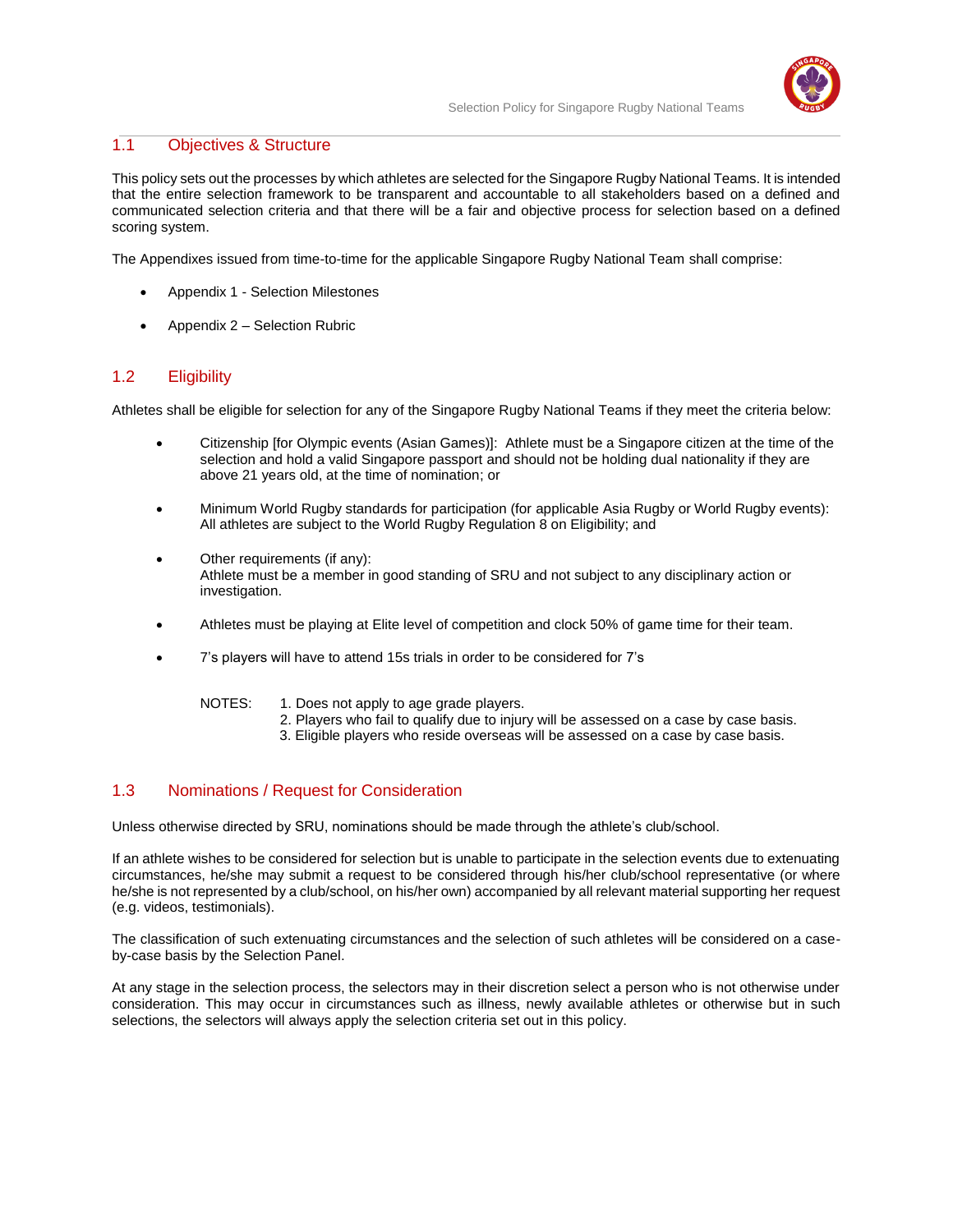

#### 1.4 Selection Milestones & Selection Panel

#### See **Appendix 1** for **Selection Milestones & Selection Panel**

#### 1.5 Selection Criteria

Rugby is a team sport that requires a wide range of individual skills that combine to form effective units. In the selection of athletes who will compete together as a team, it is the combination of individuals who work together which will make up the Singapore Rugby National Team appropriate to the competition. Apart from the Selection Rubric and as part of the selection exercise, an athlete's projected ability to advance the team and contribute to the relevant team's success will be taken into consideration for selection to each tournament.

It is the Selection Panel's duty to apply the criteria in the **Selection Rubric** and consider complementarity, compatibility and continuity in selecting the athletes for the relevant Singapore Rugby National Team.

#### **See Appendix 2 for Selection Criteria**

#### 1.6 Removal from Selected Squad or Team

Any selected athlete may be removed from the selected training squad and/or Singapore Rugby National Team if he/she has:

- breaches or fails to observe this selection policy, the SRU Constitution or the World Rugby Laws & Regulations;
- by reason of illness or injury is unable to perform to the required standard in the opinion of the coaching staff;
- breaches or fails to fulfil a requirement of the SRU, World Rugby or related international Federation's Anti-Doping Policy;
- breaches or fails to comply, fulfil and observe the requirements in the team code of conduct and/or protocols; and/or
- is ineligible for selection as advised by the SRU (for medical, disciplinary and/or any other reasons).

Any athlete may be removed from the squad by the selectors in consultation with the Head Coach or the Technical Director as circumstances may require including where the athlete has failed to sustain his/her performance and attitude to a satisfactory level, provided that the required performance levels had first been discussed with the athlete and he/she had been given the opportunity to rectify such issues.

#### 1.7 Appeals

The sole basis for appeal by a non-selected athlete is that the Selection Panel did not comply with any aspect of this Selection Policy, there shall be no right of appeal against a Selection Panel's decision which is made in accordance with the Selection Rubric.

Written notice of the appeal should be lodged within 48 hours of the team announcement to:

General Manager Singapore Rugby Union 301 Lorong 6, Toa Payoh Swimming Complex Singapore 319392

An appeal must be made in writing with appropriate and sufficient documentation and must be accompanied by a deposit of S\$300, payable to "Singapore Rugby Union". If the appeal is not sustained, the deposit will be forfeited.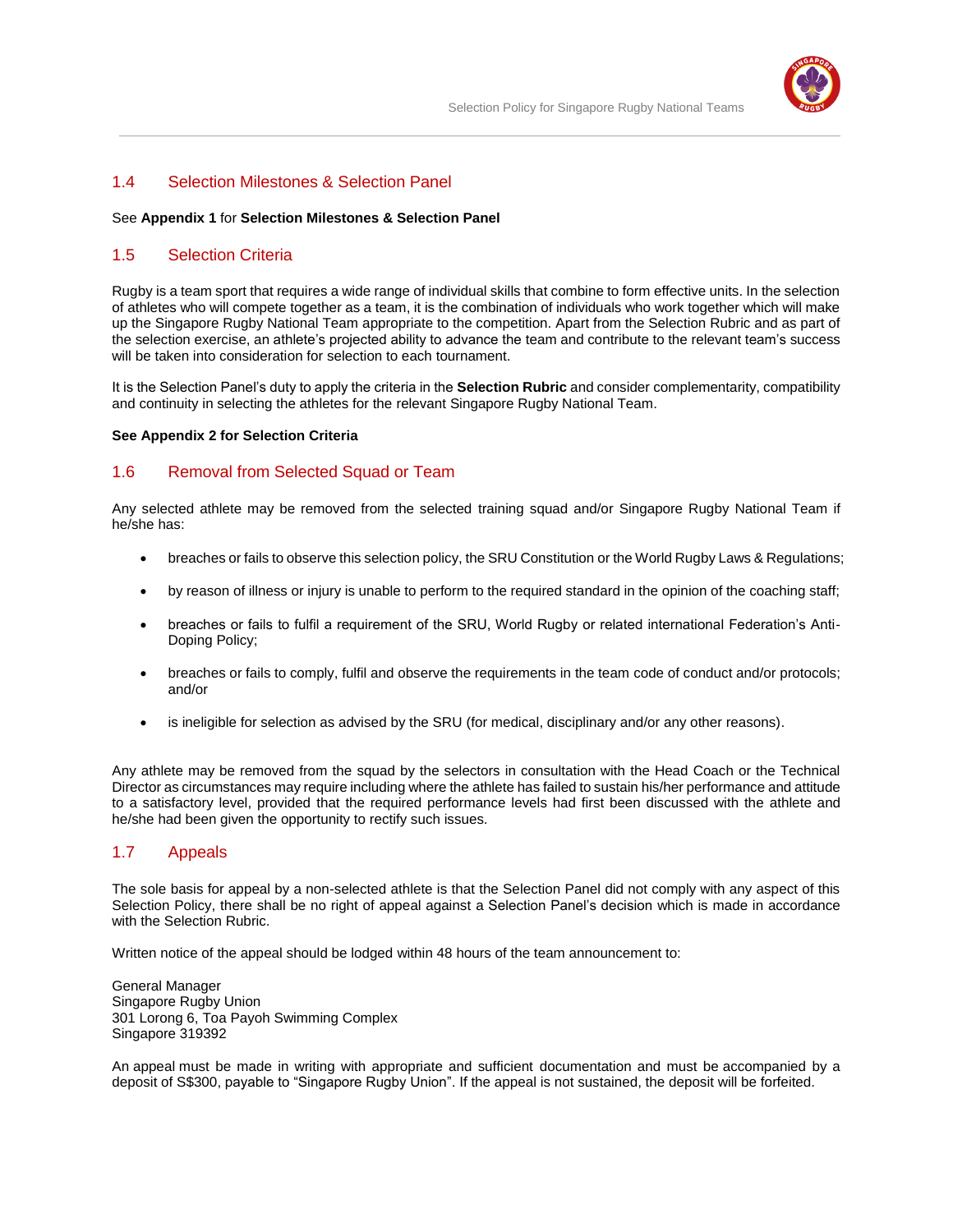

The Appeal Board shall be convened in accordance with SRU's Constitution. The General Manager shall notify the appellant of the outcome of the appeal. The decision of the Appeal Board shall be final.

# Appendix 1 – Selection Milestones

(A) Singapore Rugby National Team: **Rugby Sevens** 

#### (B) Competition: **Hangzhou 2022 Asian Games (10 to 25 September 2022)**

(C) Selection Milestones:

| <b>Stage &amp; Selection</b><br><b>Criteria</b>                                                           | <b>Milestones: Events &amp;</b><br><b>Eligibility</b>                                                             | <b>Communication Channel</b>                                                                                                           | <b>Selection Panel</b>                                                              |
|-----------------------------------------------------------------------------------------------------------|-------------------------------------------------------------------------------------------------------------------|----------------------------------------------------------------------------------------------------------------------------------------|-------------------------------------------------------------------------------------|
| Stage 1:<br>Selection of athletes to<br>wider training squad.                                             | Open trials:<br>M7s & W7s October 2021 to<br><b>March 2022</b>                                                    | ** Athletes wishing to be<br>considered for selections<br>should be nominated through<br>their clubs.                                  | <b>Technical Director</b><br>Head Coach<br>Asst Coach<br><b>Auxiliary Selectors</b> |
|                                                                                                           | Open Trials will comprise of 2<br>parts: -<br>1. Strength & Conditioning and<br><b>Skills Testing</b><br>2. Games | Athlete will be informed by<br>Team Manager of their<br>selection via email.                                                           |                                                                                     |
| Stage 2:<br>Selection to close<br>training squad from<br>which teams for<br>tournaments will be<br>chosen | 6 months from Asian games                                                                                         | The Head Coach to inform<br>those Athletes who are not<br>selected to explain the<br>reasons and actions to<br>improve for the future. | <b>Technical Director</b><br>Head Coach<br>Asst Coach<br><b>Auxiliary Selectors</b> |
| Stage 3:<br>Selection of Athletes for<br>Asian Games 2022<br>(12 Athletes)                                | March 2022 - Final Squad of 12<br>April 2022 - SRU's Appeal to<br>SNOC deadline                                   | The GM will appeal to SNOC                                                                                                             | General Manager<br><b>Technical Director</b><br>Head Coach<br>Asst Coach            |

\*\*Athletes who are not currently affiliated with any club/school at the time of selection may apply to the Technical Director to be considered under 1.3 of this Selection Policy.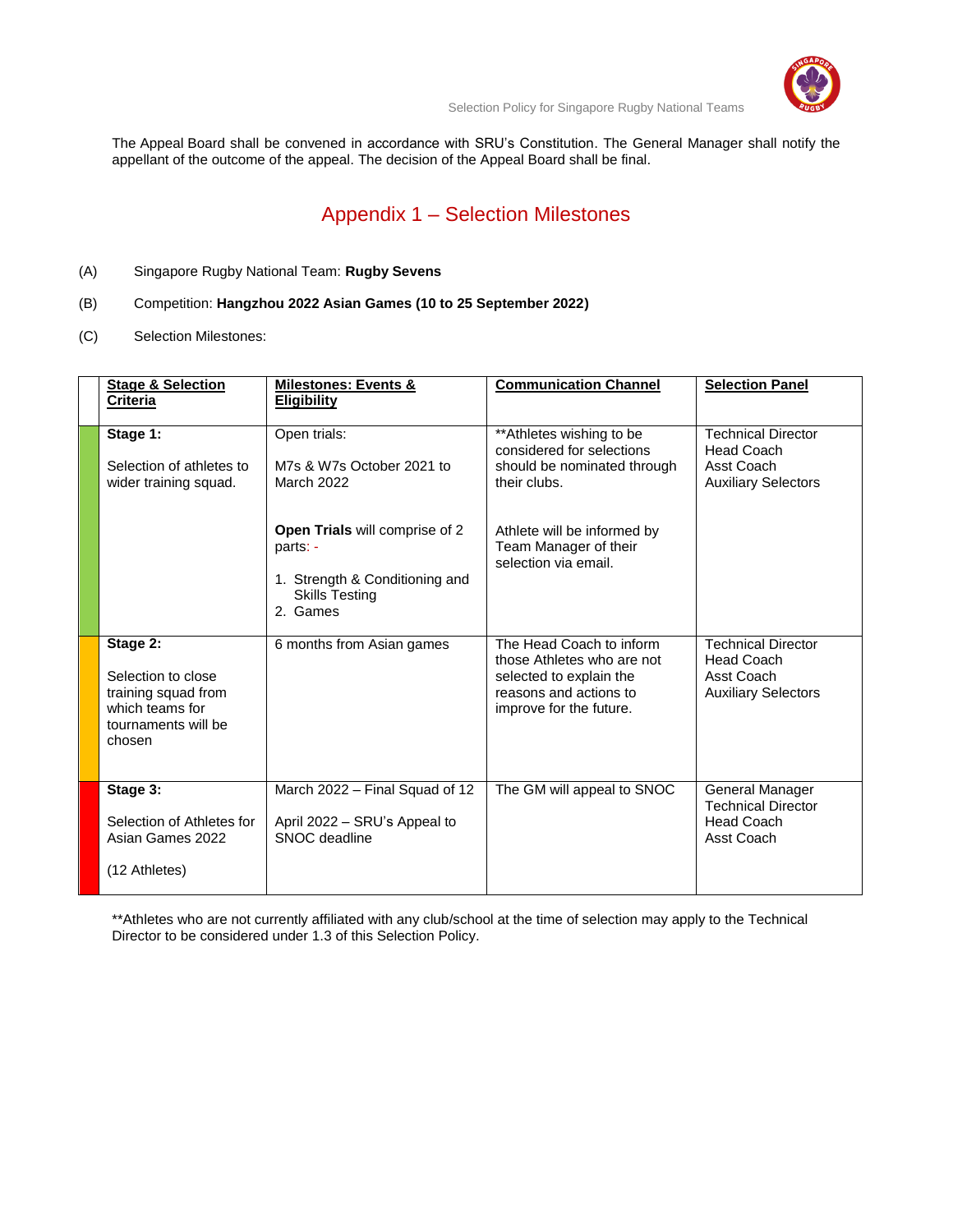

# Appendix 2 – Selection Rubric (Standard policy for ALL teams, 7's)

| <b>Stage</b> |  |                       | <b>Criteria</b>                       | <b>Descriptors</b>                                                                                                                                                                                                                                                                                                                                                                                                                                                |
|--------------|--|-----------------------|---------------------------------------|-------------------------------------------------------------------------------------------------------------------------------------------------------------------------------------------------------------------------------------------------------------------------------------------------------------------------------------------------------------------------------------------------------------------------------------------------------------------|
|              |  | <b>Technical</b><br>3 |                                       | The athlete will be evaluated on her ability to perform the following:<br>Primary - 5 core skills (catch-pass, evasive running, tackle, ruck/maul, kicking)<br>$\bullet$<br>Secondary - specialist skills required for her primary and auxiliary position (restart kicks, restart aerial skills, scrum engage,<br>conversion kicks, lineout throws, lineout aerial skills)                                                                                        |
|              |  |                       | <b>Tactical/ Game</b><br><b>Sense</b> | The athlete will be evaluated on her decision making which reflects tactical awareness and/or game sense in a match situations.<br>She should possesses the ability to translate her technical skills to the Game and demonstrate a sound knowledge of the laws.                                                                                                                                                                                                  |
|              |  |                       | <b>Physical</b>                       | The sport of rugby is not a measured or timed event. However, an athlete's ability to perform at an elite level will be influenced<br>significantly by her physical condition. Testing may be conducted before or between the various stages of selection. The athlete will<br>be assess on the following during testing, games and trainings on her Speed, Aerobic & Anaerobic Fitness, Agility, Strength, Power.                                                |
|              |  |                       | <b>Character</b>                      | RESPECT The athlete shows respect for his/her teammates, opponents and the rules of the Game – he/she plays and trains with<br>desire, a positive attitude and a competitive spirit. He/She demonstrates a high regard for the team's values, processes & protocols<br>and is respectful of staff and match officials.<br><b>INTEGRITY</b> The athlete does what is right even if the choice is unpopular or personally costly. He/She is consistent in her words |
|              |  |                       |                                       | and actions and is honest to others and themselves.                                                                                                                                                                                                                                                                                                                                                                                                               |
|              |  |                       |                                       | <b>TEAM PLAYER &amp; LEADERSHIP</b> The athlete is a positive influence on his/her teammates, making his/her and people around them<br>better and more productive. The athlete is mindful of remarks made to others that may affect the team and does not engage in<br>behavior that is divisive amongst team members or staff. He/She places the team's needs above his/her own and is committed to<br>the cause - the team comes first.                         |
|              |  |                       |                                       | <b>COACHABILITY</b> The athlete is open and embracing of new ideas as well as criticism. The athlete has a growth-mindset – he/she<br>sees themselves as fluid, a work in progress.                                                                                                                                                                                                                                                                               |
|              |  |                       |                                       | GRIT The athlete performs under pressure and demonstrates mental toughness in training and games. He/She possesses a work<br>ethic that reflects her determination to be the best version of themselves every day and go the distance.                                                                                                                                                                                                                            |
|              |  |                       | <b>Commitment</b>                     | The athlete is committed to team trainings, meetings, fitness and gym sessions (team or individual) and makes themselves available<br>for identified events.                                                                                                                                                                                                                                                                                                      |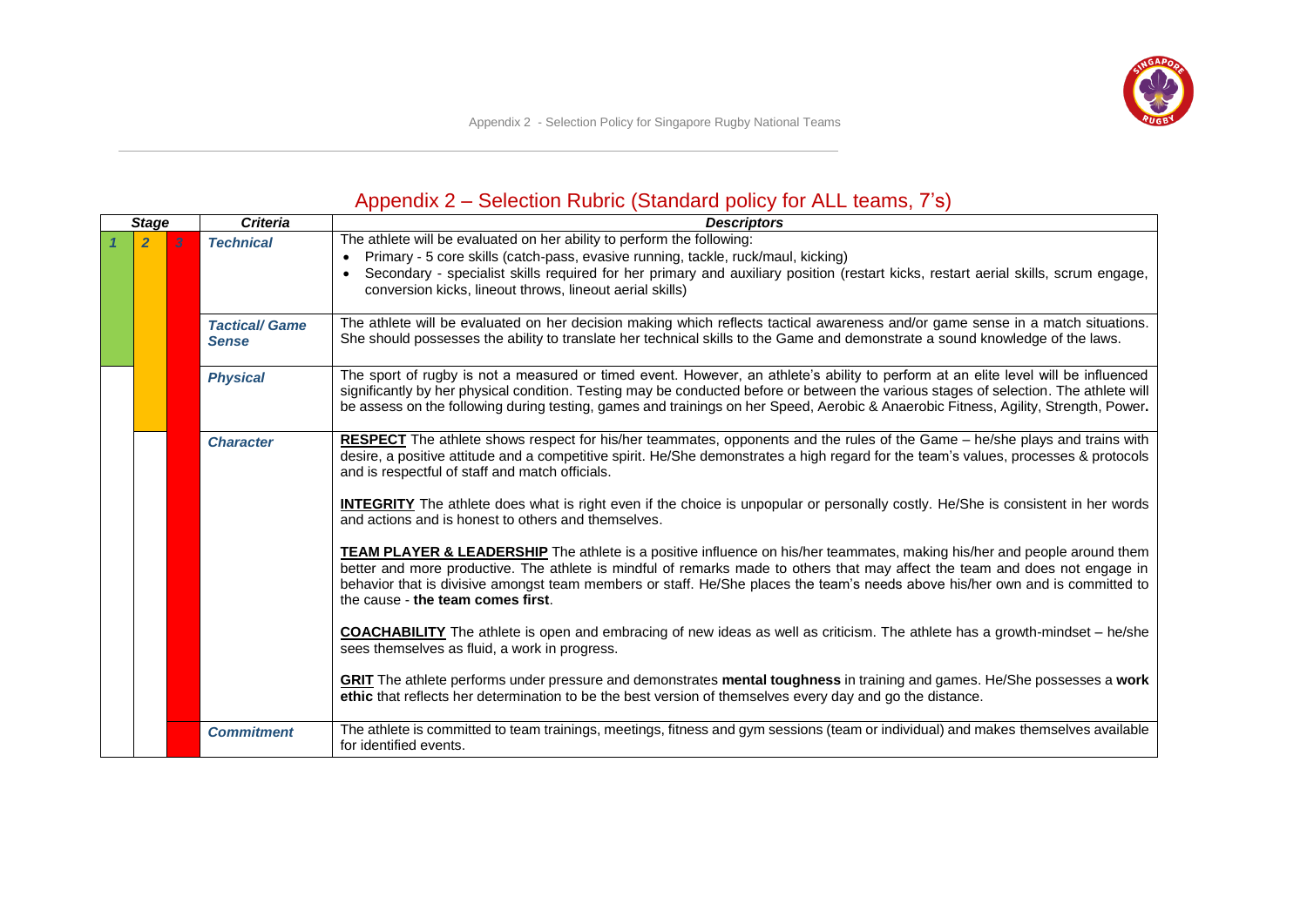

**Appendix A - Selection Template 7s** 

| <b>National Team Selection Rubrics explanation</b>               |                     |                 |                |  |  |
|------------------------------------------------------------------|---------------------|-----------------|----------------|--|--|
| Grading from 1 to 3:                                             |                     |                 |                |  |  |
| Grade 1 being can perform the skill,                             |                     |                 |                |  |  |
| Grade 2 being can perform the skill under pressure,              |                     |                 |                |  |  |
| Grade 3 being can perform the skill on both sides under pressure |                     |                 |                |  |  |
|                                                                  |                     |                 |                |  |  |
| <b>RED - 40 &amp; Below</b>                                      | <b>Below Target</b> |                 |                |  |  |
| <b>AMBER - 41 to 55</b>                                          | <b>Meets Target</b> |                 |                |  |  |
| <b>GREEN 55 &amp; Above</b>                                      | Above target        |                 |                |  |  |
| <b>PLAYER DETAILS</b>                                            |                     |                 |                |  |  |
| <b>Name</b>                                                      | Player 1            | <b>Player 2</b> | Player 3       |  |  |
| Weight                                                           | 104                 | 100kg           | 102kg          |  |  |
| Age                                                              |                     |                 |                |  |  |
| <b>Club</b>                                                      |                     |                 |                |  |  |
| <b>Position</b>                                                  | 1.3                 | $\overline{2}$  | 1-Mar          |  |  |
| <b>Score</b>                                                     | <b>Score</b>        | <b>Score</b>    | <b>Score</b>   |  |  |
| <b>Character &amp; Attitude</b>                                  | 3                   | 3               | 2              |  |  |
| Team Player/Leadership qualities                                 | 3                   | 3               |                |  |  |
| Integrity                                                        | 3                   | $\overline{2}$  | 1              |  |  |
| Coachability                                                     | 3                   | $\overline{2}$  | 2              |  |  |
| Grit                                                             | 3                   | $\overline{2}$  |                |  |  |
| <b>BASIC RUGBY SKILLS</b>                                        | <b>Score</b>        | <b>Score</b>    | <b>Score</b>   |  |  |
| Passing                                                          |                     | 2               |                |  |  |
| Catching                                                         | $\overline{2}$      | $\overline{2}$  | 2              |  |  |
| Tackling                                                         | $\overline{2}$      |                 | 1              |  |  |
| Kicking                                                          | $\overline{2}$      | $\overline{2}$  | $\overline{2}$ |  |  |
| Running                                                          | $\overline{2}$      | 3               | 1              |  |  |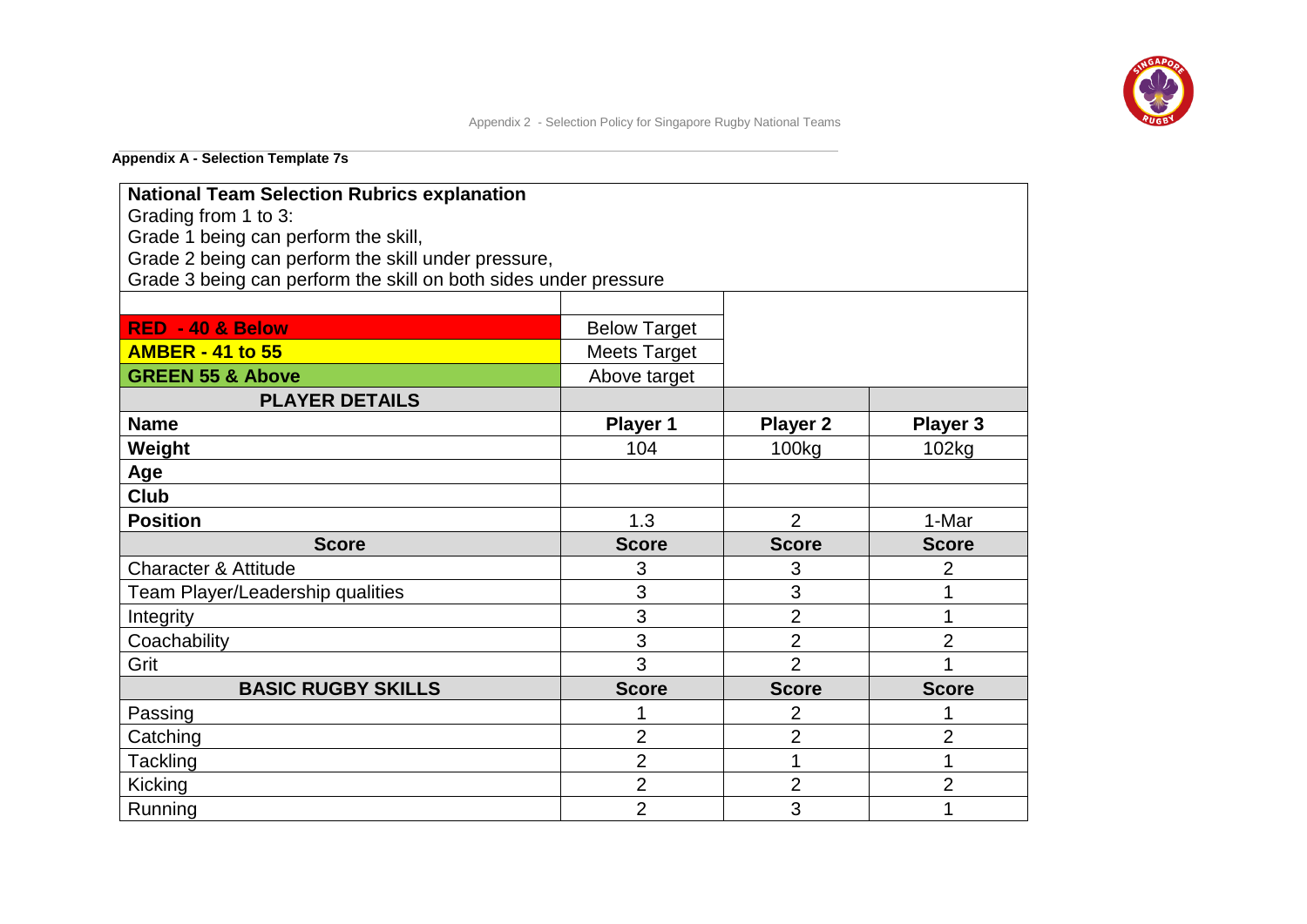

Appendix 2 - Selection Policy for Singapore Rugby National Teams

| Micro Unit Skills (Ruck/Maul)                                                         | $\overline{2}$ | $\overline{2}$ | $\overline{2}$ |
|---------------------------------------------------------------------------------------|----------------|----------------|----------------|
| <b>FUNCTIONAL/POSITIONAL SKILLS</b>                                                   | <b>Score</b>   | <b>Score</b>   | <b>Score</b>   |
| <b>Unit Skills</b>                                                                    | 3              | 3              |                |
| Team Skills                                                                           | 3              | 3              | $\overline{2}$ |
| <b>Positional Role/Skills</b>                                                         | 3              | 3              | $\overline{2}$ |
| <b>Functional Roles</b>                                                               | 3              | 2              | 3              |
| <b>TACTICAL AWARENESS AND LAWS</b>                                                    | <b>Score</b>   | <b>Score</b>   | <b>Score</b>   |
| Game Sense x 2 of Grading point due to weightage<br>(Includes decision making skills) | 4              | 4              | 4              |
| Understanding and application of laws                                                 | $\overline{2}$ | $\overline{2}$ | $\overline{2}$ |
| <b>AEROBIC</b>                                                                        |                |                |                |
| Speed - based on current test, YoYo                                                   | 3              | $\mathfrak{p}$ |                |
| Speed Endurance - for 7's only - MSA                                                  | $\overline{2}$ |                |                |
| 1km time X 4-6 (XV) MSA?                                                              | $\overline{2}$ |                | $\overline{2}$ |
| <b>STRENGTH</b>                                                                       |                |                |                |
| Bench Press 1 RM, 1.5 X BW                                                            | 3              |                |                |
| Squat 1 RM, 2 X BW                                                                    | 3              |                |                |
| Chin Up - Max 1min (Min 6)                                                            | 3              |                |                |
| Deadlift - 1 RM 1.2 X BW                                                              | 3              |                |                |
| <b>Total Score</b>                                                                    | 63             | 51             | 39             |

| <b>ONLINE COMPONENTS</b>                      |        |        |        |
|-----------------------------------------------|--------|--------|--------|
| Rugby Ready                                   |        |        |        |
| Laws                                          |        |        |        |
| Keep Rugby Clean                              | YES/NO | YES/NO | YES/NO |
| Key Factor analysis                           |        |        |        |
| <b>Functional Role analysis</b>               |        |        |        |
| <b>Concussion Management (General Public)</b> |        |        |        |